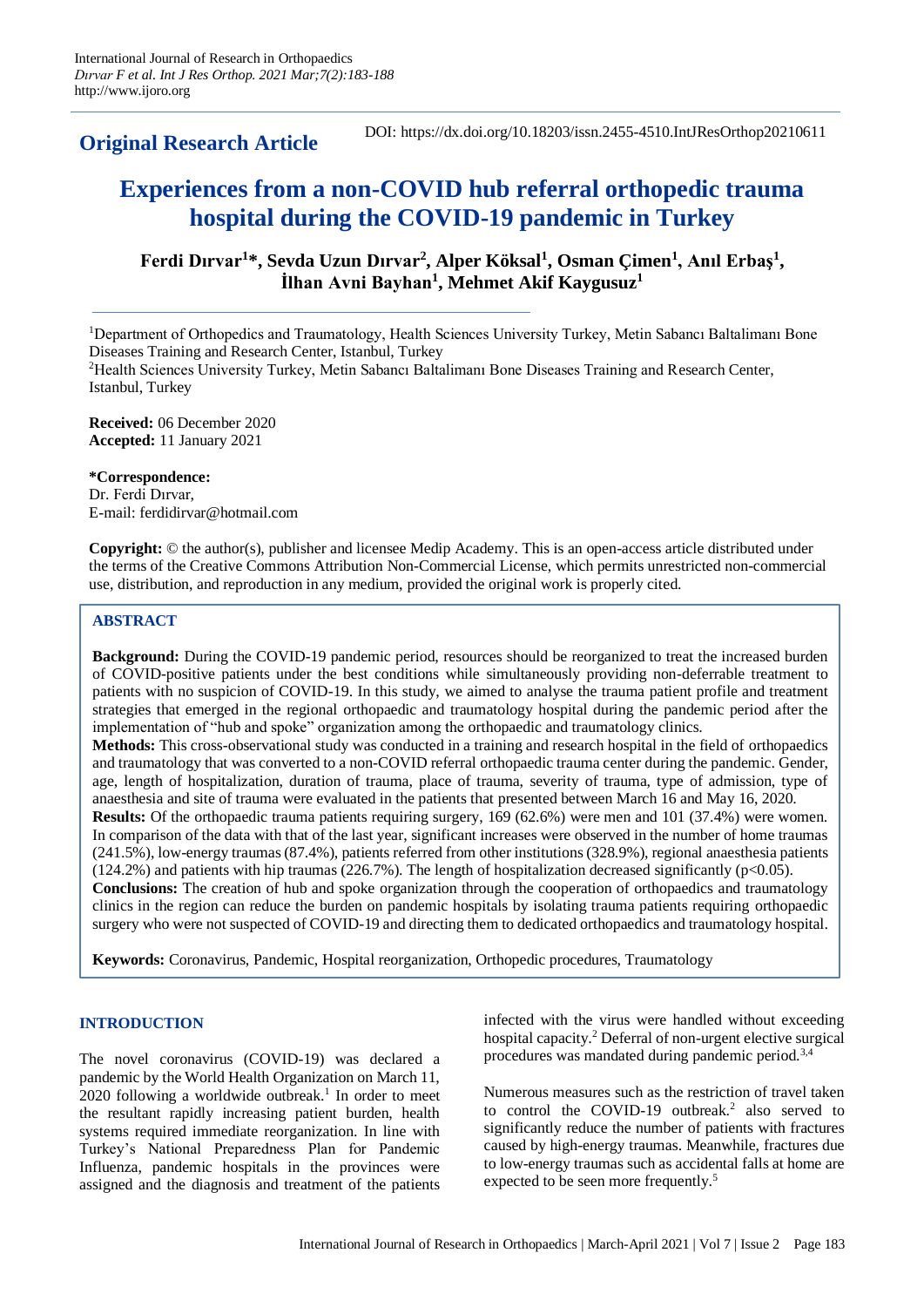During the pandemic, different diagnosis and treatment pathways must be created for COVID-19-positive and negative orthopedic trauma patients.<sup>6</sup> The "hub and spoke" system, created by performing specified medical services through secondary units (spokes) at a center (hub), maximizes efficiency without consuming valuable resources.<sup>7</sup> Creation of adequate central hospitals in terms of infrastructure and personnel for non-COVID orthopedics and traumatology surgery emergency cases is one of the recommended practices.<sup>8</sup> Such orthopedics and traumatology centers, which cooperate with surrounding pandemic hospitals, can improve the treatment quality of non-COVID orthopedics and traumatology patients and reduce the risk of overload in pandemic hospitals.<sup>9</sup>

The training and research hospital in the field of orthopedics and traumatology where this study was conducted served as a non-COVID orthopedics and traumatology center (hub). In order to decrease the orthopedic trauma burden of the pandemic hospitals declared in the region, the transfer and acceptance of isolated orthopedic trauma patients without a suspicion of COVID-19 to the hospital were achieved thanks to the information exchange between the orthopedic and traumatology clinics (spokes) of the pandemic hospitals. Thus, the hospital became a non-COVID orthopedic trauma reference hospital, operating as a hub and spoke organization for orthopedics and traumatology patients during the pandemic process.

Our aim in this study was to analyze the trauma patient profile and treatment strategies of regional orthopedic and traumatology clinics during the pandemic period after the implementation of the hub and spoke organization for orthopedic and traumatology clinics. This study will contribute to the orthopedics and traumatology, ongoing COVID-19 pandemic and future pandemic literature.

#### **METHODS**

The cross-observational study was carried out in a training and research hospital in the field of orthopedics and traumatology. This research has been approved by the IRB of the authors affiliated institution. Hospital was established in 1944 for the diagnosis and treatment of bone diseases and today is a center of excellence in the treatment of musculoskeletal system diseases, covering all aspects of orthopedics and traumatology. The hospital has 38 experts and 33 specialist students in the field of orthopedics and traumatology. The hospital has seven operating rooms, and the average number of patients undergoing orthopedic surgery annually is 7,100, and the average number of interventions is 13,900.

In line with the decisions and announcements of the ministry of health of the Republic of Turkey and the recommendations of the Turkish society of orthopedics and traumatology, hospital was reorganized quickly according to pandemic. In addition to new arrangements that suited the pandemic process, services in the outpatient clinics and conservative treatments, and surgeries for orthopedic traumas and infections, hand surgery and orthopedic tumor cases continued to be provided.

Some of the measures taken for the management of trauma patients were as follows:

Personal protective equipment (face masks, waterproof shields, goggles, hair caps and gloves) were provided to every healthcare worker in the emergency room, orthopedics and traumatology service and operating room.

A surgical mask was distributed to each patient and their temperature was measured at presentation.

Each patient with fever or respiratory symptoms at presentation or in the wards was isolated and referred to the determined pandemic hospitals.

Patients who needed to be hospitalized were admitted to the normal ward. They were strongly recommended to take protective measures and pay attention to hand hygiene. Patients were repeatedly reminded about these measures and were checked for compliance.

Four surgery rooms and related equipment were arranged in accordance with recommendations for trauma cases or non-deferrable orthopedic surgeries. Surgical preparations and operating room services continued on weekends.

Anesthesia and surgical procedures were performed using personal protective equipment (PPE) (Figures 1 and 2).



**Figure 1: General anesthesia application to orthopedic trauma patient during the pandemic period.**



**Figure 2: Retrograde femur nail application in a distal femur fracture case, using PPE.**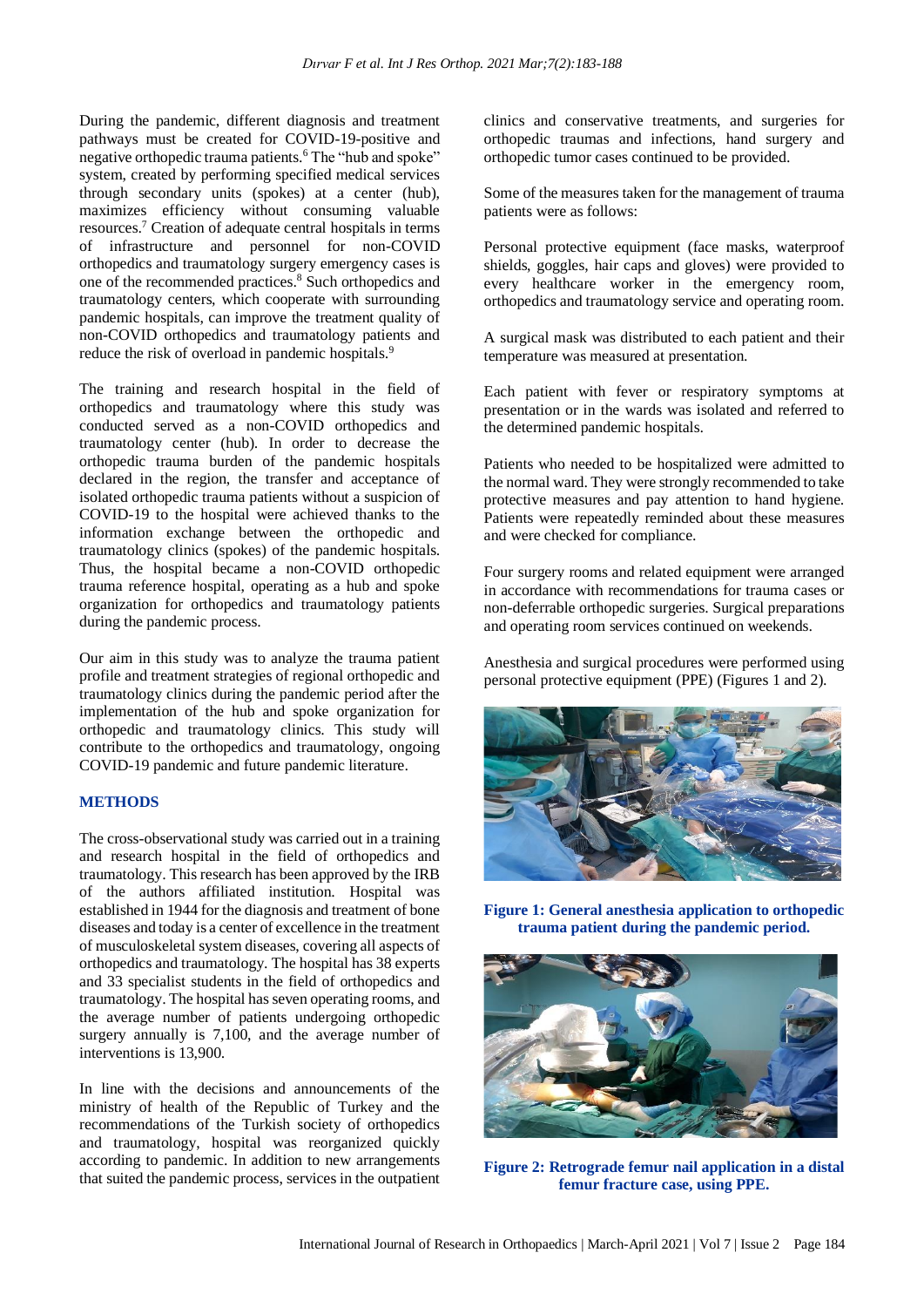Isolated orthopedic trauma patients who underwent surgery in the hospital between March 16 and May 16, 2020 were included in this study. The time period was chosen as it represented the period during which the number of COVID-19 cases in Turkey began to increase and elective cases were deferred to a later period. Patients who underwent orthopedic trauma surgery between March 16 and May 16, 2019, a non-pandemic period, were included and evaluated as a control group. Orthopedic tumor, orthopedic infection and hand/microsurgery cases that were operated in the hospital were excluded from the study.

The gender, age, length of hospitalization, place of trauma, severity of trauma, type of admission, type of anesthesia and the site of trauma of the patients were evaluated.

Descriptive statistical methods (mean, standard deviation) as well as the independent samples t-test and chi-square test were used to evaluate the data with the SPSS v.20 software. The results were evaluated at a significance level of p<0.05.

#### **RESULTS**

A total of 1,196 surgical and 307 trauma surgical procedures were performed between March 16 and May 16, 2020. In the same period in 2019, the numbers were

2,267 and 175, respectively. As elective procedures were not performed during the pandemic period in 2020, the number of surgical procedures decreased by 47.2% and the number of trauma surgery procedures increased by 75.4%.

Of the patients that presented during the pandemic period, 169 (62.6%) were men and 101 (37.4%) were women. There was no significant difference in terms of gender distribution when compared to that in 2019. The average age of patients admitted during the pandemic period increased significantly  $(p<0.05)$ , while the length of hospitalization decreased significantly  $(p<0.05)$  in comparison to 2019 (Table 1).

When the patients who applied during the pandemic period in 2020 were analyzed in comparison to 2019, significant increases were observed in the number of home traumas (241.5%), low-energy traumas (87.4%), patients referred from other institutions (328.9%), regional anesthesia patients (124.2%) and patients with hip traumas (226.7%) (p<0.05). Figures are shown in Tables 1 and 2.

During the pandemic period, no problems were encountered in the supply of orthopedic consumables and implants. Fifteen patients who were diagnosed of COVID-19 at presentation or during their stay at inpatient clinics were isolated and transferred to pandemic hospitals.

| Table 1: Demographic and clinical characteristics of the groups in the study. |  |
|-------------------------------------------------------------------------------|--|
|-------------------------------------------------------------------------------|--|

| <b>Characteristics</b>                                               | 2019<br>(Mar 16-May 16) | 2020<br>(Mar 16-May 16) | <b>Difference</b><br>between 2019<br>and $2020\,(%)$ | P value |
|----------------------------------------------------------------------|-------------------------|-------------------------|------------------------------------------------------|---------|
| Number of patients operated<br>on/number of interventions            | 1,276/2,267             | 712/1,196               | $-44.2/-47.2$                                        |         |
| No. of patients operated on due to<br>trauma/number of interventions | 158/175                 | 270/307                 | $+70.9/+75.4$                                        |         |
| Gender (men/women)                                                   | 99/59                   | 169/101                 | $+70.7/+71.2$                                        | 0.693   |
| Age (years), mean±SD                                                 | $36.1 \pm 18.6$         | $41.5 \pm 23$           | $+15.0$                                              | 0.006   |
| Duration of hospitalization (days),<br>$mean \pm SD$                 | $4.9 \pm 3.4$           | $3.7 \pm 2.7$           | $-24.5$                                              | 0.000   |
| Place of trauma, $N$ (%)                                             |                         |                         |                                                      |         |
| At home                                                              | 41(23.4)                | 140(45.6)               | $+241.5$                                             |         |
| Outside home                                                         | 134 (76.6)              | 167(54.4)               | $+24.6$                                              | 0.000   |
| ASA score, $N$ (%)                                                   |                         |                         |                                                      |         |
| 1                                                                    | 126(72.0)               | 260 (84.7)              | $+106.3$                                             |         |
| $\overline{2}$                                                       | 46(26.3)                | 42(13.7)                | $-8.7$                                               | 0.007   |
| 3                                                                    | 2(1.1)                  | 3(1.0)                  | $+50.0$                                              |         |
| $\overline{4}$                                                       | 1(0.6)                  | 2(0.7)                  | $+100.0$                                             |         |
| Severity of trauma, $N$ (%)                                          |                         |                         |                                                      |         |
| Low-energy trauma                                                    | 119(75.3)               | 223(82.6)               | $+87.4$                                              | 0.027   |
| High-energy trauma                                                   | 39 (24.7)               | 47 (17.4)               | $+20.1$                                              |         |
| Type of admission, $N$ (%)                                           |                         |                         |                                                      |         |
| Primary admission                                                    | 120(75.9)               | 107(39.6)               | $-10.8$                                              | 0.000   |
| Referrals                                                            | 38(24.1)                | 163(60.4)               | $+328.9$                                             |         |
| Type of anesthesia, $N$ (%)                                          |                         |                         |                                                      |         |
| Regional anesthesia                                                  | 91 (57.6)               | 204(75.6)               | $+124.2$                                             | 0.000   |
| General anesthesia                                                   | 67 (42.4)               | 66 (24.4)               | $-1.5$                                               |         |

Continued.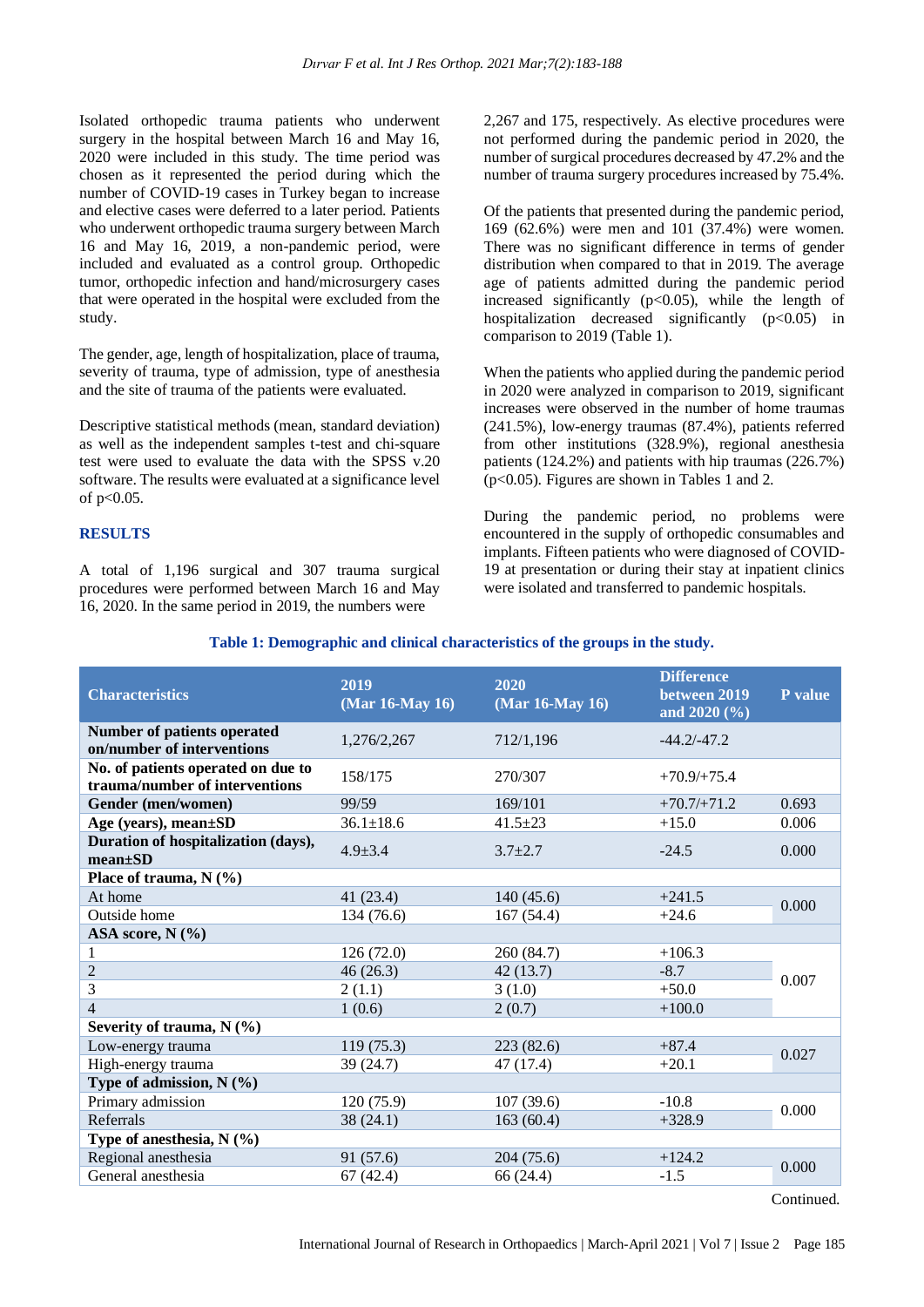| <b>Characteristics</b>  | 2019<br>$(Mar 16-May 16)$ | 2020<br>(Mar 16-May 16) | <b>Difference</b><br>between 2019<br>and $2020\,(%)$ | P     |
|-------------------------|---------------------------|-------------------------|------------------------------------------------------|-------|
| Site of trauma, $N(\%)$ |                           |                         |                                                      |       |
| Shoulder                | 8(4.6)                    | 14(4.6)                 | $+75.0$                                              | 1.000 |
| Upper arm               | 2(1.1)                    | 1(0.3)                  | $-50.0$                                              | 0.299 |
| Elbow                   | 18(10.3)                  | 42(13.7)                | $+133.3$                                             | 0.317 |
| Forearm                 | 13(7.4)                   | 18(5.9)                 | $+38.5$                                              | 0.563 |
| Wrist                   | 12(6.9)                   | 19(6.2)                 | $+58.3$                                              | 0.847 |
| Hip                     | 15(8.6)                   | 49(16.0)                | $+226.7$                                             | 0.025 |
| Thigh                   | 7(4.0)                    | 11(3.6)                 | $+57.1$                                              | 0.807 |
| Knee                    | 12(6.9)                   | 21(6.8)                 | $+75.0$                                              | 1.000 |
| Leg                     | 8(4.6)                    | 15(4.9)                 | $+87.5$                                              | 1.000 |
| Foot-ankle              | 80 (45.7)                 | 114(37.1)               | $+42.5$                                              | 0.067 |
| Vertebra                | 0(0.0)                    | 3(1.0)                  |                                                      | 0.557 |

*SD: standard deviation. Significant p values are written in bold.*

#### **Table 2: Analysis of the hip trauma patients.**

| <b>Analysis</b>                                      | 2019<br>(Mar 16-<br>May $16$ | 2020<br>(Mar 16-<br>May $16$ | P     |
|------------------------------------------------------|------------------------------|------------------------------|-------|
| Hip trauma<br>encountered inside<br>at home, $N(\%)$ | 5(33.3)                      | 36(73.5)                     |       |
| Hip trauma<br>encountered<br>outside home,<br>N(%    | 10(66.7)                     | 13(26.5)                     | 0.012 |
| Age (years),<br>$mean \pm SD$                        | $52.8 + 25.6$                | $60.6 \pm 23.9$              | 0.284 |
| Age (years),<br>min-max                              | 14-91                        | 14-92                        |       |

*SD: standard deviation. Significant p values are written in bold.*

#### **DISCUSSION**

Reorganization of the health system was required to treat the increased COVID-positive patient load during the pandemic period under the best conditions.<sup>2</sup> At the same time, the continuation of non-deferrable treatments of COVID-negative patients during this pandemic period was a necessity.

Treatment of trauma patients who were not suspected of COVID-19 in pandemic hospitals increases the burden of the hospital. The creation of hub and spoke model organizations for a more efficient performance of the pandemic hospitals and enabling trauma patients with no suspicion of COVID-19 to go to these hospitals without fear of infection has been recommended.8,9 The hub and spoke system is created by the referral of patients by secondary units (spokes, or orthopedics and traumatology clinics of pandemic hospitals) in a center (hub, bone diseases hospital) designated for providing medical services (orthopedic trauma requiring surgery) to patients without suspicion of COVID-19 during the pandemic period. An analysis of this system found that 39.6% of the presentations to the orthopedic trauma center (hub) that required surgery was primary applications, while 60.4% of the patients were referred by the orthopedics and traumatology clinics of pandemic hospitals (spokes). The fact that 15 orthopedic surgical trauma patients admitted primarily to the hospital were isolated due to diagnosis of COVID-19 and were referred to pandemic hospitals shows that separate pathways were followed for COVID-negative and COVID-positive patients.

The number of trauma patients is expected to decrease due to the partial and complete quarantine practices and "stay home" and "life fits home" campaigns implemented to prevent the spread of infection during the pandemic period.<sup>10</sup> In addition, we believe that trauma patients who may require surgical treatment do not go to the hospital due to the risk of infection with COVID-19, which in turn will decrease hospital admissions.<sup>11</sup> It has been shown that the number of trauma patients decreased during the COVID-19 pandemic period.<sup>12</sup> In our study, we observed that the number of orthopedic trauma patients requiring surgery, which "primarily" presented to the hospital, decreased by 10.8% when compared to the same period a year earlier. However, due to the 328.9% increase in the number of patients referred from the spoke units in the hub and spoke organizations, the number of orthopedic trauma patients that required surgery increased by 70.9% in comparison to the non-pandemic period. During the COVID-19 pandemic, trauma cases were mostly lowenergy traumas and home injuries.<sup>5</sup> We also observed that 82.6% of the patients that required surgery were subjected to a low-energy trauma, an increase of 87.4% from to the same period the year before. Similarly, 45.6% of orthopedic trauma patients requiring surgery had home injuries and their number increased by 241.5% when compared to the non-pandemic period.

Analysis according to the site of injury found that the majority (37.1%) of patients had injuries in the foot-ankle region, followed by hip (16%) and elbow regions (13.7%). It was noteworthy that hip traumas were significantly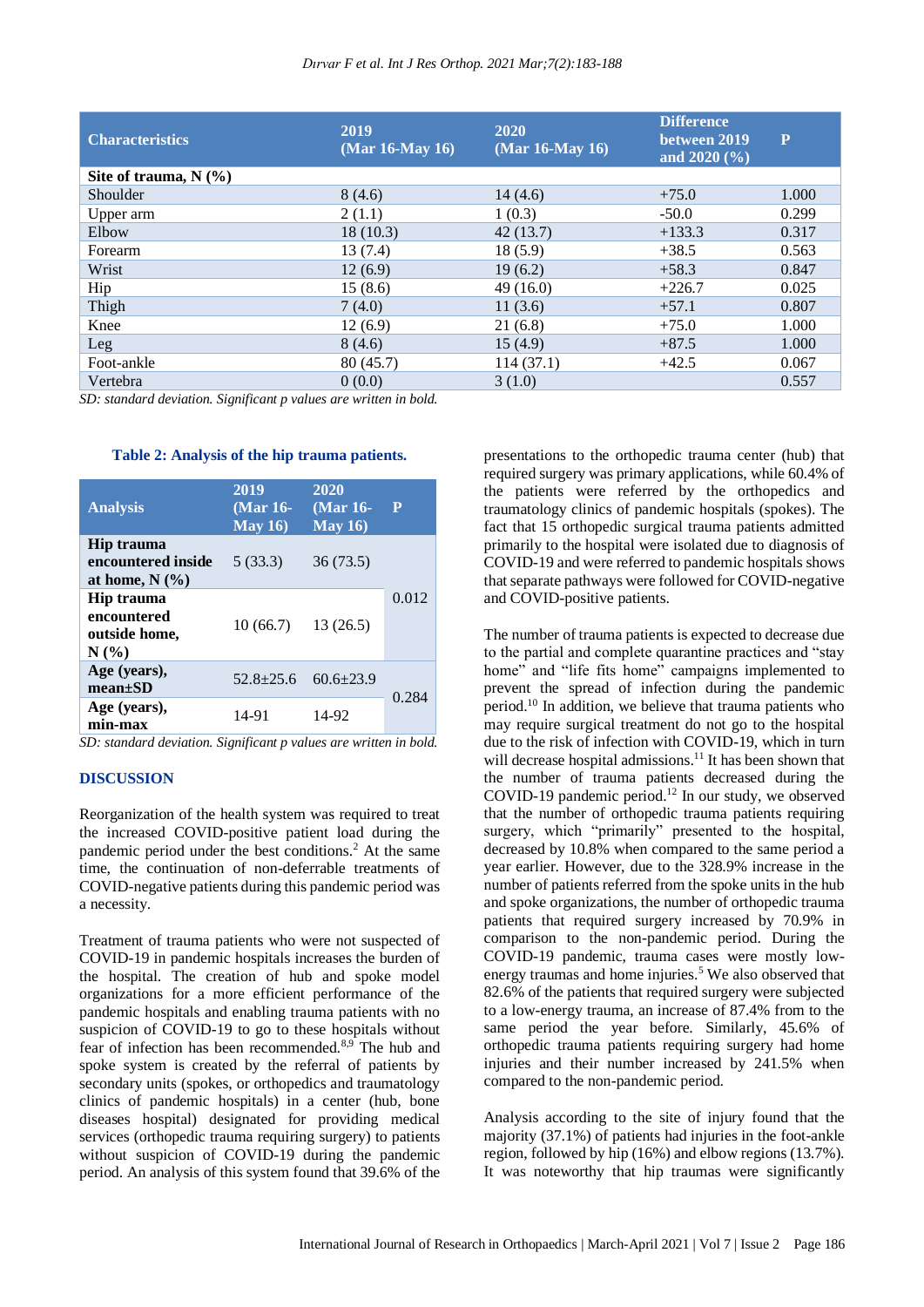increased by 226.7% compared to the non-pandemic period.

It is known that asymptomatic patients may be COVID-19 carriers.<sup>13</sup> In this case, the possibility of transmitting the infection to the operating room environment and the people who work there is likely. For this reason, taking protective measures by treating each patient undergoing surgery with the assumption of COVID-positive status is recommended.14,15 In addition to personal protective measures, there are also considerations for the way anesthesia will be administered. Compared to regional anesthesia, there is a possibility that general anesthesia application may cause COVID-19 through inhalation aerosols. For this reason, regional anesthesia, and in cases where general anesthesia is mandatory, taking additional protective measures is recommended.<sup>16</sup> In our study, regional anesthesia was performed in 75.6% of orthopedic trauma surgeries and the number of regional anesthesia interventions increased significantly by 124.2% compared to the non-pandemic period.

Thanks to the regulation of the management protocols of inpatients in the hub and spoke organization, the duration of surgery and length of hospital stay were shortened.<sup>17</sup> In the orthopedics and traumatology hospital (hub) where our study was conducted, four surgery rooms were reserved for trauma and non-deferrable orthopedic surgeries, and surgical preparations such as consultation and surgeries were also carried out on weekends. While the average length of hospitalization of orthopedic trauma patients requiring surgery was 4.9 days in the non-pandemic period, it decreased significantly to 3.7 days during the pandemic period.

## **CONCLUSION**

In conclusion, thanks to the announcements of the ministry of health of the Republic of Turkey and the cooperation between orthopedics and traumatology clinics in the region, the hospital where the study was conducted was reorganized quickly according to the pandemic. Following the hub and spoke organization created with the cooperation of orthopedics and traumatology clinics in the region, isolated trauma patients requiring orthopedic surgery who were not suspected of COVID-19 were directed to orthopedics and traumatology hospital, and the burden on the pandemic hospitals was reduced. In orthopedic trauma applications requiring surgery during the pandemic period, the number of surgeries required due to home injuries and low-energy traumas were increased compared to the non-pandemic period. Thanks to the creation of separate pathways for COVID-19 negative orthopedic trauma patients, the capacity of the hospitals was used effectively and efficiently.

*Funding: No funding sources Conflict of interest: None declared Ethical approval: The study was approved by the institutional ethics committee*

#### **REFERENCES**

- 1. Neher RA, Dyrdak R, Druelle V, Hodcroft EB, Albert J. Potential impact of seasonal forcing on a SARS-CoV-2 pandemic. Swiss Med Wkly. 2020 Mar 16;150:w20224.
- 2. Demirbilek Y, Pehlivantürk G, Özgüler ZÖ, Alp Meşe E. COVID-19 outbreak control, example of ministry of health of Turkey. Turk J Med Sci. 2020;50(1):489‐94.
- 3. Turkish Ministry of Health, General Directorate of Health Services, Deferral of Elective Transactions and Other Measures to be Taken, online March 17, 2020. Available from: URL: https://www.saglikaktuel.com/ d/file/elektif-i%CC%87s%CC%A7lemlerine\_ustyazi.pdf. Accessed on 2020 May 22.
- 4. American College of Surgeons. COVID19 and Surgery. COVID 19: Elective Case Triage Guidelines for Surgical Care Orthopaedics, online March 24, 2020. Available from: URL: https://www.facs.org/ covid-19/clinical-guidance/electivecase/orthopaedics. Accessed on cited 2020 May 22.
- 5. Tang PF, Hou ZY, Wu XB, Zhang CQ, Wang JW, Xing X et al. Orthopedic Trauma Branch of Chinese Orthopedic Association; External Fixation and Limb Reconstruction Branch of Chinese Orthopedic Association; Trauma Expert Committee of Chinese Association of Orthopedic Surgeons. Expert consensus on management principles of orthopedic emergency in the epidemic of coronavirus disease 2019. Chin Med J (Engl). 2020;133(9):1096-8.
- 6. Coccolini F, Perrone G, Chiarugi M, Di Marzo F, Ansaloni L, Scandroglio I et al. Surgery in COVID-19 patients: operational directives. World J Emerg Surg. 2020;15(1):25.
- 7. Elrod JK, Fortenberry JL Jr. The hub-and-spoke organization design: an avenue for serving patients well. BMC Health Serv Res. 2017;17:457.
- 8. Placella G, Salvato D, Delmastro E, Bettinelli G, Salini V. CoViD-19 and ortho and trauma surgery: The Italian experience. Injury. 2020;51(6):1403-5.
- 9. Randelli PS, Compagnoni R. Management of orthopaedic and traumatology patients during the Coronavirus disease (COVID-19) pandemic in northern Italy. Knee Surg Sports Traumatol Arthrosc. 2020;28(6):1683-9.
- 10. Christey G, Amey J, Campbell A, Smith A. Variation in volumes and characteristics of trauma patients admitted to a level one trauma centre during national level 4 lockdown for COVID-19 in New Zealand. N Z Med J. 2020;133(1513):81-8.
- 11. Thornton J. Covid-19: A and E visits in England fall by 25% in week after lockdown. BMJ. 2020;369:m1401.
- 12. Nuñez JH, Sallent A, Lakhani K, Guerra-Farfan E, Vidal N, Ekhtiari S et al. Impact of the COVID-19 Pandemic on an Emergency Traumatology Service: Experience at a Tertiary Trauma Centre in Spain. Injury. 2020;51(7):1414-8.